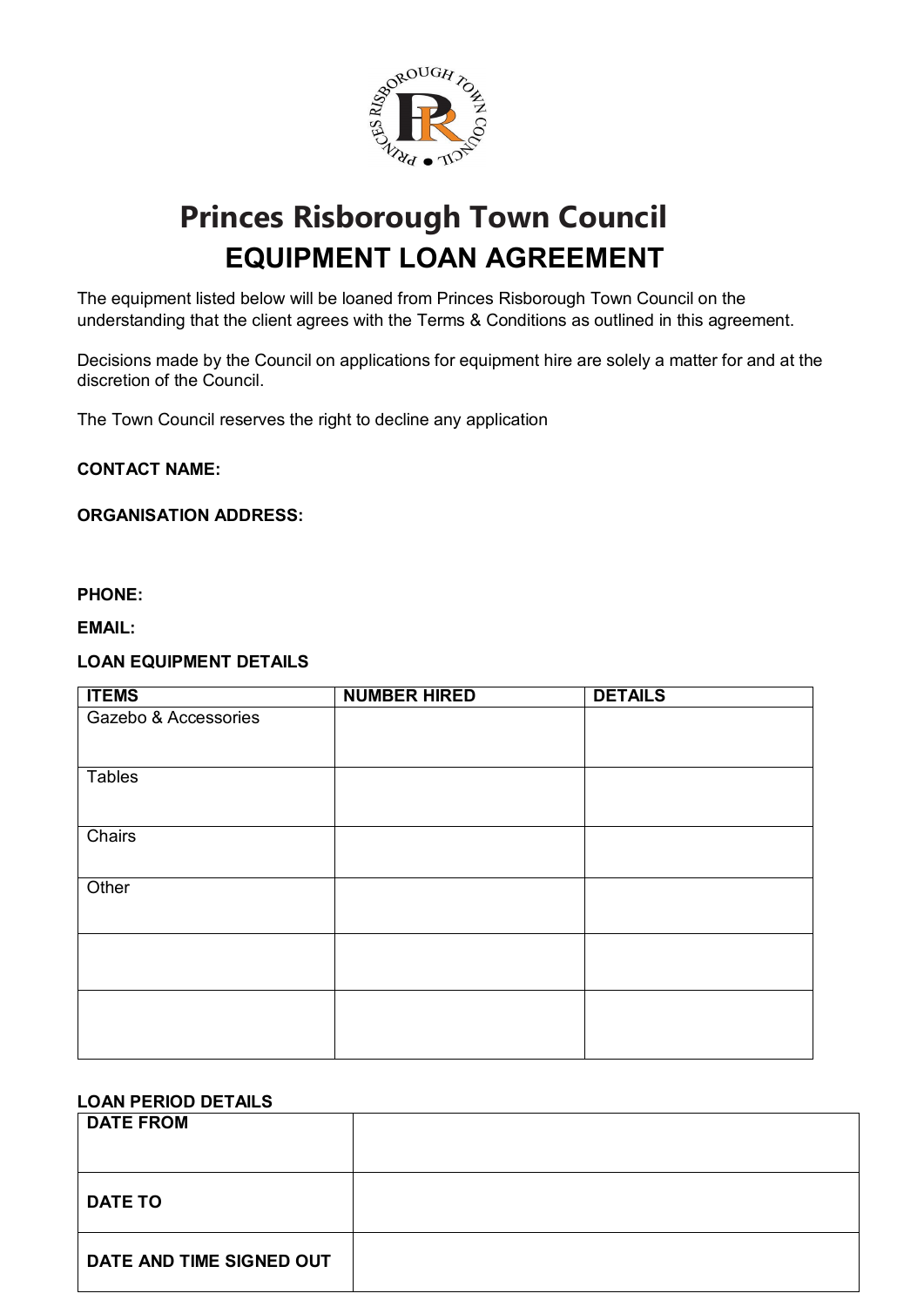**If you would like any further advice on the safe use of the equipment please contact the Town Council office.** 

**Loaned by and on behalf of Princes Risborough Town Council**

**Name/Signature of Officer: …………………………………**

**Date: …………………………………**

**On signing this Equipment Loan Agreement, I understand and agree to abide by the Terms & Conditions.**

**Client's Name ..................................................... Signature.............................................**

**Date: ………………………………………….**

## **TERMS & CONDITIONS OF EQUIPMENT LOAN AGREEMENT**

## **1. THE FOLLOWING EXPRESSIONS SHALL HAVE THE FOLLOWING MEANINGS:**

- "Client" shall mean the party with whom Princes Risborough Town Council enters into the "Agreement"
- The "agreement" shall mean the agreement made between Princes Risborough Town Council and the client included in this Equipment Loan Agreement document
	- The "equipment" shall mean the object or objects that are being loaned
- The "whole loan period" shall mean the date dispatched/collected from Princes Risborough Town Council until the date returned/delivered to Princes Risborough Town Council

#### **2. TRANSPORT**

All transport costs (delivery and return), including transport insurance, shall be paid by the Client unless specified otherwise in this agreement. The Client is responsible for loss and damage to the equipment whilst in transport as well as during the loan period.

#### **3. LOAN PERIOD**

The period of Loan shall commence and cease on the dates specified in Loan Period Details. The client will be responsible for the equipment from the date of despatch until it is returned.

## **4. RETURN OF EQUIPMENT**

The equipment shall be returned to Princes Risborough Town Council on the date specified in Loan Period Details.

Prior to return, the equipment must be:

- 1. Cleaned thoroughly according to the instructions provided
- 2. Returned with the original equipment instructions if any.